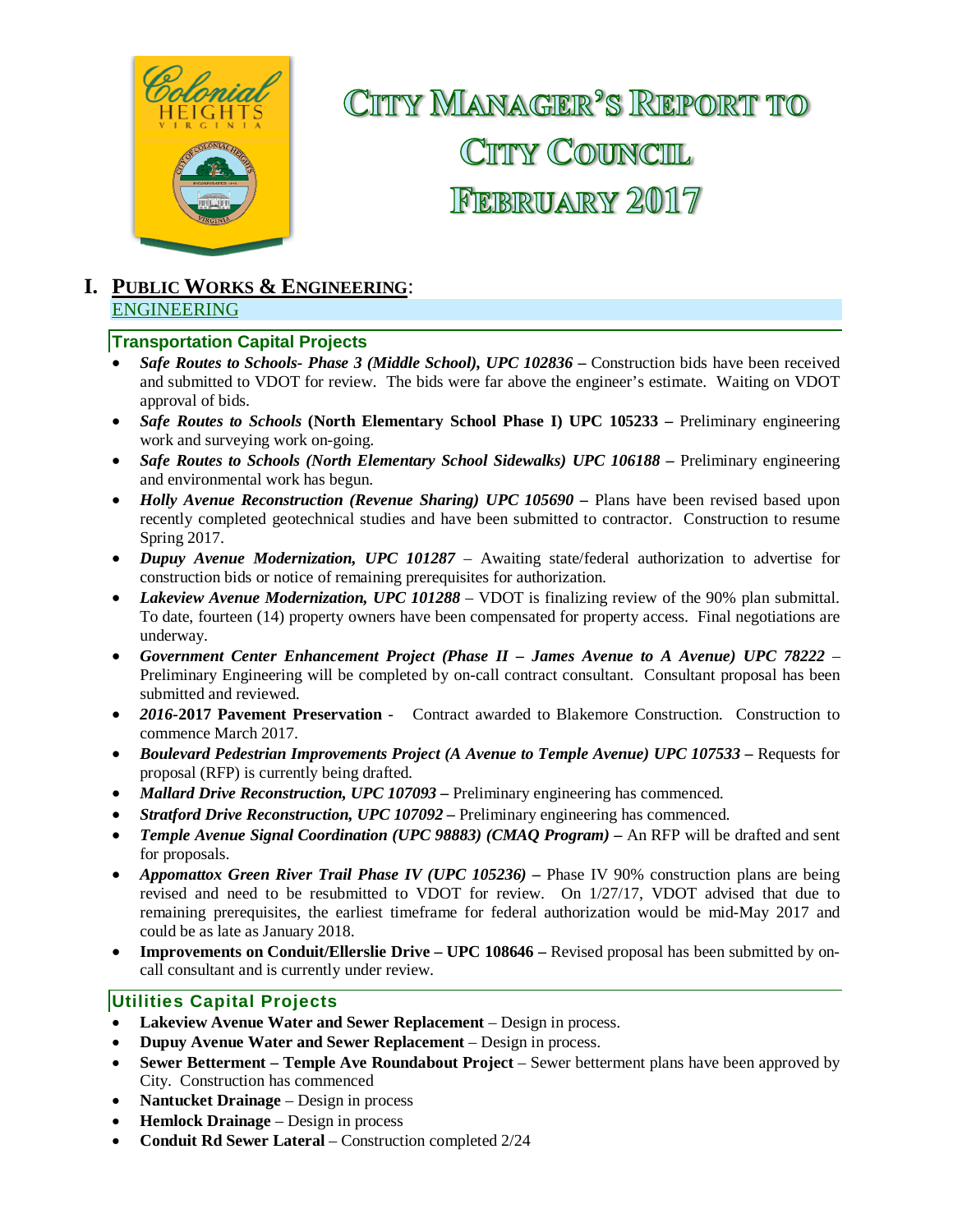# **I. PUBLIC WORKS & ENGINEERING** (CONTINUED):

#### **Plan Reviews**

- Southlake Phase IV Addendum Plans submitted 2/28
- Old Towne Creek Utility easement plats plan comments were submitted 2/15

#### **Right-of-Way Permits**

• Issued eight (8) permits and closed four (4) permits for the month.

#### **OPERATIONS AND MAINTENANCE**

#### **Traffic Operations**

- Replaced/maintained signals, signs, markings and street lighting 63 locations.
- Performed preventative maintenance 4 locations.
- Pavement Markings Working on plan for FY 2016-2017 roadways

#### **Vegetation**

- Removed litter from (21) locations and responded to (03) dead animal requests.
- Removed tree limbs at (01) location and removed storm damage from (01) location.

#### **Recycling Center**

• 375 citizens used the Recycling Center to dispose of Category 1 Materials, brush, metal products and other recyclable materials.

#### **Storm Water and Drainage**

- Cleaned (28) catch basins/curb inlets, drainage ditch at (01) location, curb and gutters at (03) locations and responded to (03) drainage miscellaneous requests.
- Checked and marked all storm water manholes at the intersection of Hanover and Orchard Avenues.
- Placed topsoil in sinkhole at (01) location.
- City's crews collected (39) cubic yards of leaves from Areas 1, 2 and 3 for February totaling (2,743) cubic yards for the season.
- Sweeper collected (148) cubic yards of debris from (18) streets.

#### **Transportation**

- Placed Asphalt in (52) potholes, (01) low area, (01) shoulder, (18) utility cuts and (03) asphalt breaking up.
- Placed gravel in utility cuts at (01) location, sink holes at (01) location, Alley at (02) locations and shoulder at (01) location.
- Removed broken up asphalt from street at (02) locations and bricks from a wall that collapsed on Ryan Avenue.
- Removed six dump truck loads of construction debris from Public Works Complex to Old Landfill Area 6.
- Made an asphalt berm along the east side of salt shed wall to prevent water from going inside of building.
- Assisted Planning Department filling in a pool at 1307 River Oaks Dr.
- Continued to clean and preform preventive maintenance/repairs on City's vehicles.

#### **Wastewater Utility**

- Responded to (09) sewer backups and responded to (05) sewer miscellaneous requests.
- Camera sewer line to determine problem area at (05) locations.
- Camera Dupuy Avenue sewer line from Brasher Avenue to City Limits for the Engineering Division.
- Installed sewer cleanout at (01) location and replaced cleanout top at (02) locations.
- Repaired sewer lateral at (03) locations and main at (01) location.
- Flushed sewer main at (01) location and cleaned out manhole at (01) location.
- Removed debris from pump 1 and 2 three times, replaced broken chain on flow gate in wet well, repaired a 50-gallon drum for rags in dry well at Main Pump Station.
- Assisted Sydnor, City's Contractor installing new commutator on 2/24/17 at Main Pump Station.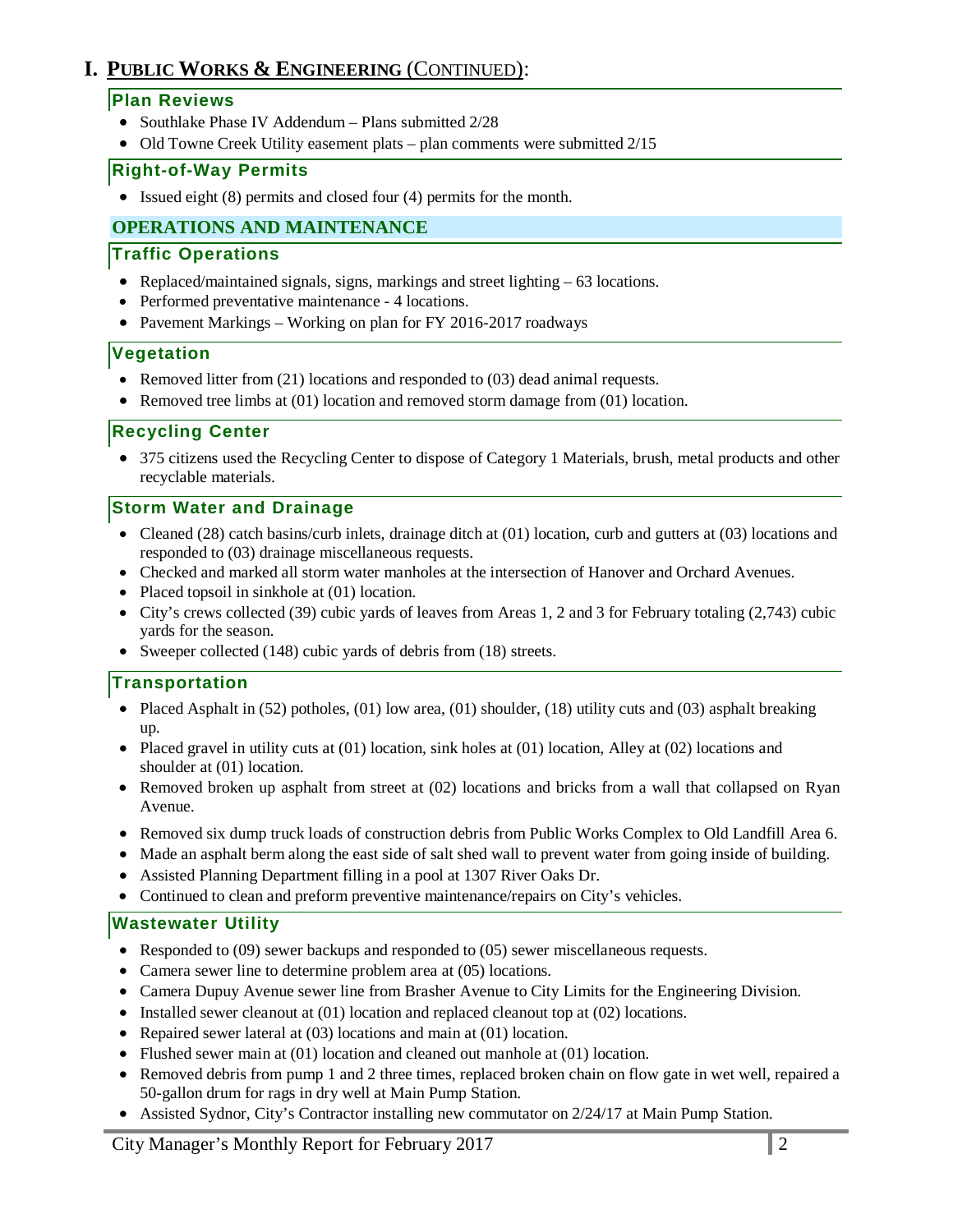# **I. PUBLIC WORKS & ENGINEERING** (CONTINUED):

- Cleaned wet well with flusher truck and installed new heater at Conjurers Neck Pump Station.
- Flushed sewer main to clear sewer backup at Hrouda Pump Station.
- Installed new heater and assisted Stand-By Systems, City's Contractor repairing generator battery charger at Dunlop Farms Pump Station.
- Installed new heater at Charles Dimmock and Sherwood Hills Pump Stations.
- Placed gravel in a Utility cut on Eastman Avenue.
- Continue monitoring all pump stations and methane pump daily*.*

### **Water Utility**

- Replaced (08) meters, (04) meter boxes, (02) meter tops and responded to (10) water miscellaneous requests.
- Turn water off at (01) location due to line broken on private property.
- Replaced service saddle at (02) locations.
- Repaired a water main line at (02) locations and a service line at (05) locations.
- Performed water pressure test for citizen at (01) location.
- Repaired a meter leak at (01) location.
- Replaced a Fire Hydrant at 100 Oak Avenue and repaired a Fire Hydrant at Boulevard and Westover Avenue.
- Placed gravel in a sinkhole in alley behind Richmond Avenue.
- Backflow/Cross Connection Technician conducted (32) surveys, (10) completed and (22) incomplete.
- Collected weekly routine water samples, performed THM's, HAA's sent these to Appomattox River Water Authority's (ARWA) for testing.
- Continue testing for choline at the dead end of Wildwood (02) times a week.
- Miss Utility locating required (174) man-hours.
- Public Works Technician vacancy re-advertised.

# **II. PLANNING & COMMUNITY DEVELOPMENT DEPARTMENT**:

- $\mathcal{R}$  During the month of February, the staff enjoyed some warm days that is hopefully a prelude to spring weather coming and staying soon. Warm weather usually brings an increase of building permits and inspections. As you will see below, all divisions in the department continue to provide professional service in an efficient and effective manner to our citizens and businesses.
- $\mathcal{R}$  The Board of Zoning Appeals held a meeting on one of the requests for variance previously filed for 306 Hillcrest Avenue and it was approved. Staff finished their preliminary research on partial tax abatement regarding rehabilitation or redevelopment to residential housing. A continuation from last month was staff having more pre-application meetings with entities looking to submit preliminary site plans. The assistant director is still working with ProjectHomes to further this year's emergency home repair program through CDBG program funds. The division also continues to review sign and fence permits, answer zoning questions, answer inquiries from citizens and businesses, meet with residential and commercial developers or residents pertaining to parcels with flood plain and RPA issues, attend various meetings internally and externally, and other various daily activities.
- $\mathcal{R}$  The code enforcement division continues to be proactive and enforcing city property maintenance and zoning violations. The warmer weather has created some growth in yards but we hope landowners will keep the growth in their yards below 12 inches. The inspectors continue to be observant of building permit violations and work with the building inspections division to share information.
- $\mathcal{R}$  The building inspections division received two building applications for new residential single family dwellings. The number of permits and inspections performed by staff were similar to last month.
- $\mathcal{R}$  The spreadsheet below depicts the department's monthly and year-to-date statistics.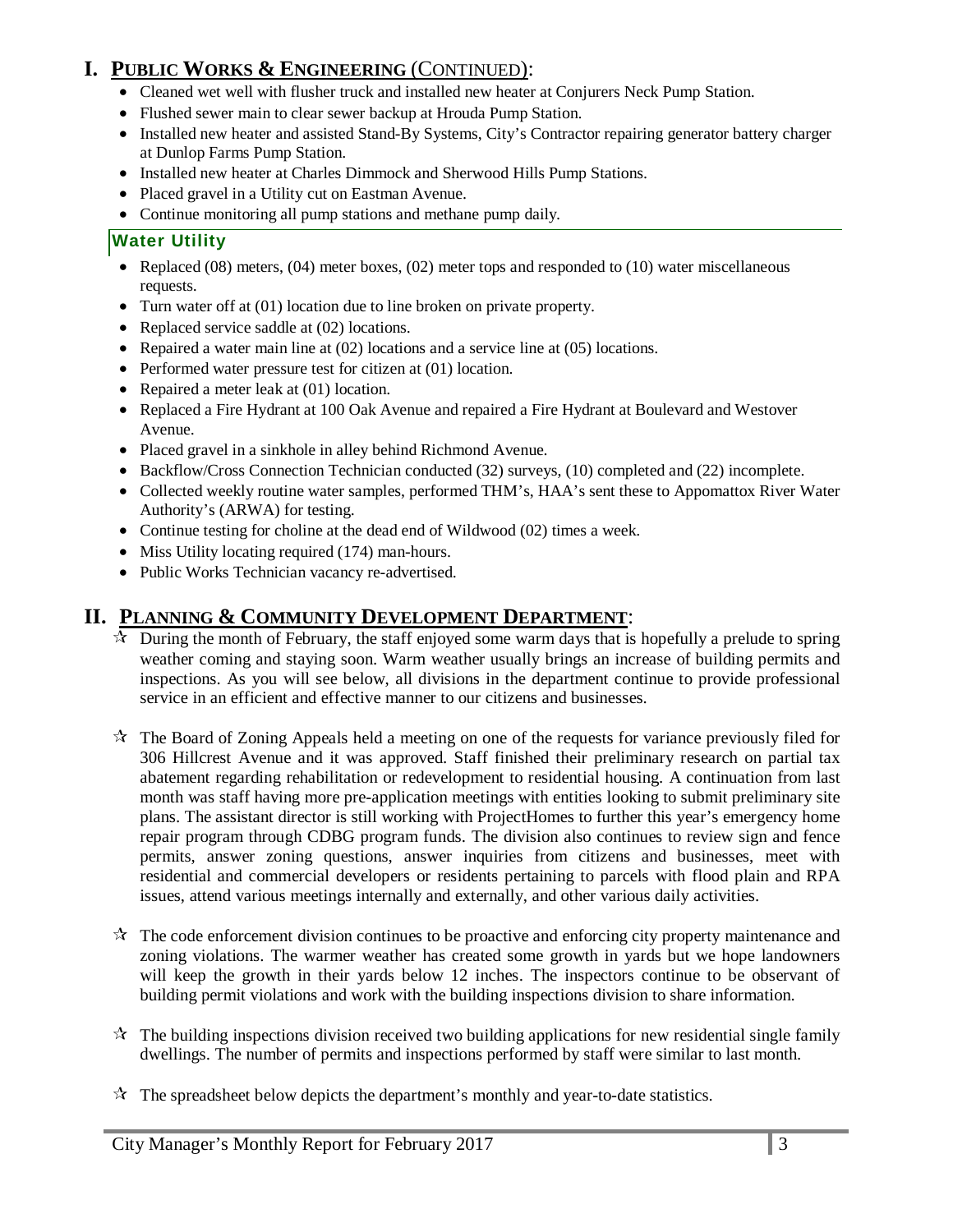# **II. PLANNING & COMMUNITY DEVELOPMENT DEPARTMENT** (CONTINUED):

|                                                         | Month                            | YTD                              |                                 | Month                       | <b>YTD</b>              |
|---------------------------------------------------------|----------------------------------|----------------------------------|---------------------------------|-----------------------------|-------------------------|
| <b>Code Enforcement</b>                                 |                                  |                                  | <b>Building Permits</b>         |                             |                         |
|                                                         |                                  |                                  |                                 |                             |                         |
| <b>Tall Grass</b>                                       |                                  |                                  | <b>Permits</b>                  |                             |                         |
| Initial Inspections                                     | $\overline{O}$                   | 2                                |                                 |                             |                         |
| No Violation Found                                      | $\overline{O}$                   | $\overline{O}$                   | New Residential                 |                             |                         |
| Compliant                                               | $\overline{O}$                   | 1                                | Cost                            |                             | $$150,000$ \$ 150,000   |
| In Progress                                             | $\overline{O}$                   |                                  |                                 |                             |                         |
| City Enforced - Grass Cut                               | $\overline{O}$                   | O                                | Res. Additions/Alterations      | 8                           | 14                      |
| <b>Total Inspections</b>                                | $\overline{O}$                   | 4                                | Cost                            | $$82,150$ \$                | 147,270                 |
|                                                         |                                  |                                  |                                 |                             |                         |
| <b>Inoperable Motor Vehicles</b><br>Initial Inspections | 25                               | 61                               | Demolitions<br>Cost             | $\mathbf{1}$<br>$$3,000$ \$ | 3,000                   |
| No Violations Found                                     | $\overline{O}$                   | $\overline{a}$                   |                                 |                             |                         |
| Compliant                                               | 13                               | 36                               | Commercial                      | 5                           | 12                      |
| In Progress                                             | 12                               | 18                               | Cost                            |                             | $$165,366$ $$2,654,896$ |
| <b>Vehicles Towed</b>                                   | 3                                | з                                |                                 |                             |                         |
| <b>Total Inspections</b>                                | 47                               | 119                              |                                 |                             |                         |
|                                                         |                                  |                                  | Plumbing                        | 11                          | $\overline{22}$         |
| <b>Trailer Violations</b>                               |                                  |                                  |                                 |                             |                         |
| Initial Inspections                                     | 5                                | 14                               | Electrical                      | 10                          | 19                      |
| No Violations Found                                     | $\overline{2}$                   | 2                                |                                 |                             |                         |
| Compliant                                               | 3                                | 11                               | Mechanical                      | 5                           | 13                      |
| In Progress                                             | $\overline{O}$                   |                                  |                                 |                             |                         |
| <b>Total Inspections</b>                                | 8                                | 26                               | Swimming Pool                   | $\overline{O}$              | $\overline{O}$          |
|                                                         |                                  |                                  |                                 |                             |                         |
| <b>Trash/Debris Violations</b>                          |                                  |                                  | <b>TOTAL PERMITS</b>            | 42                          | 83                      |
| Initial Inspections                                     | 21                               | 46                               |                                 |                             |                         |
| No Violations Found                                     | $\overline{O}$                   | 1                                |                                 |                             |                         |
| Compliant                                               | 10                               | 28                               | <b>Building Inspections</b>     |                             |                         |
| In Progress                                             | 11                               | 14                               |                                 |                             |                         |
| <b>Total Inspections</b>                                | 42                               | 91                               | Residential                     | 81                          | 157                     |
|                                                         |                                  |                                  |                                 |                             |                         |
| <b>Exterior Storage Violations</b>                      |                                  |                                  | Commercial                      | 35                          | 79                      |
| Initial Inspections                                     | 22                               | 56                               |                                 |                             |                         |
| No Violations Found                                     | $\mathbf{1}$                     |                                  | <b>TOTAL INSPECTIONS</b>        | 116                         | 236                     |
| Compliant<br>In Progress                                | 12<br>$\overline{9}$             | 34<br>8                          |                                 |                             |                         |
|                                                         |                                  |                                  |                                 |                             |                         |
| <b>Total Inspections</b>                                | 43                               | 111                              | <b>Permits issued by Zoning</b> |                             |                         |
|                                                         |                                  |                                  |                                 |                             |                         |
| Grafitti                                                |                                  |                                  | Fence                           | $\overline{\mathbf{3}}$     | 3                       |
| Initial Inspections<br><b>No Violations Found</b>       | $\overline{O}$<br>$\overline{O}$ | $\overline{0}$<br>$\overline{a}$ | Signs                           | $\mathbf{1}$                | 6                       |
| Compliant                                               | $\overline{O}$                   | O                                |                                 |                             |                         |
| In Progress                                             | $\overline{O}$                   | C                                | Zoning                          | 10                          | 14                      |
| <b>Total Inspections</b>                                | $\overline{O}$                   | $\overline{O}$                   |                                 |                             |                         |
|                                                         |                                  |                                  | <b>TOTAL PERMITS</b>            | 14                          | 23                      |
| <b>VA Property Maintenance Code</b>                     |                                  |                                  |                                 |                             |                         |
| Initial Inspections                                     | $\overline{2}$                   | 11                               |                                 |                             |                         |
| No Violations Found                                     | $\mathbf{o}$                     | $\overline{0}$                   | <b>Other Activities</b>         |                             |                         |
| Compliant                                               | $\overline{2}$                   | 5                                | Water Shut Off/Marked           | $\overline{O}$              | $\overline{O}$          |
| In Progress                                             | $\mathbf{o}$                     | 6                                | Uninhabitable                   |                             |                         |
| <b>Total Inspections</b>                                | $\overline{4}$                   | 22                               | Court Cases                     | $\overline{O}$              | $\overline{O}$          |
|                                                         |                                  |                                  |                                 |                             |                         |
| <b>Zoning</b>                                           |                                  |                                  |                                 |                             |                         |
| Initial Inspections                                     | 9                                | 11                               |                                 |                             |                         |
| No Violations Found                                     | $\mathbf{o}$                     | $\overline{0}$                   |                                 |                             |                         |
| Compliant                                               | $\mathbf{1}$<br>8                | $\overline{\mathbf{c}}$<br>9     |                                 |                             |                         |
| In Progress<br><b>Total Inspections</b>                 | 18                               | 22                               |                                 |                             |                         |
|                                                         |                                  |                                  |                                 |                             |                         |
| <b>Signs</b>                                            |                                  |                                  |                                 |                             |                         |
| Initial Inspections                                     | $\overline{O}$                   | $\overline{\mathbf{1}}$          |                                 |                             |                         |
| No Violations Found                                     | $\overline{O}$                   | $\overline{a}$                   |                                 |                             |                         |
| Compliant                                               | $\overline{O}$                   | $\overline{\mathbf{1}}$          |                                 |                             |                         |
| In Progress                                             | $\overline{O}$                   | $\overline{a}$                   |                                 |                             |                         |
| <b>Total Inspections</b>                                | $\mathbf{o}$                     | $\overline{\mathbf{z}}$          |                                 |                             |                         |
|                                                         |                                  |                                  |                                 |                             |                         |
| <b>TOTAL INSPECTIONS</b>                                | 162                              | 397                              |                                 |                             |                         |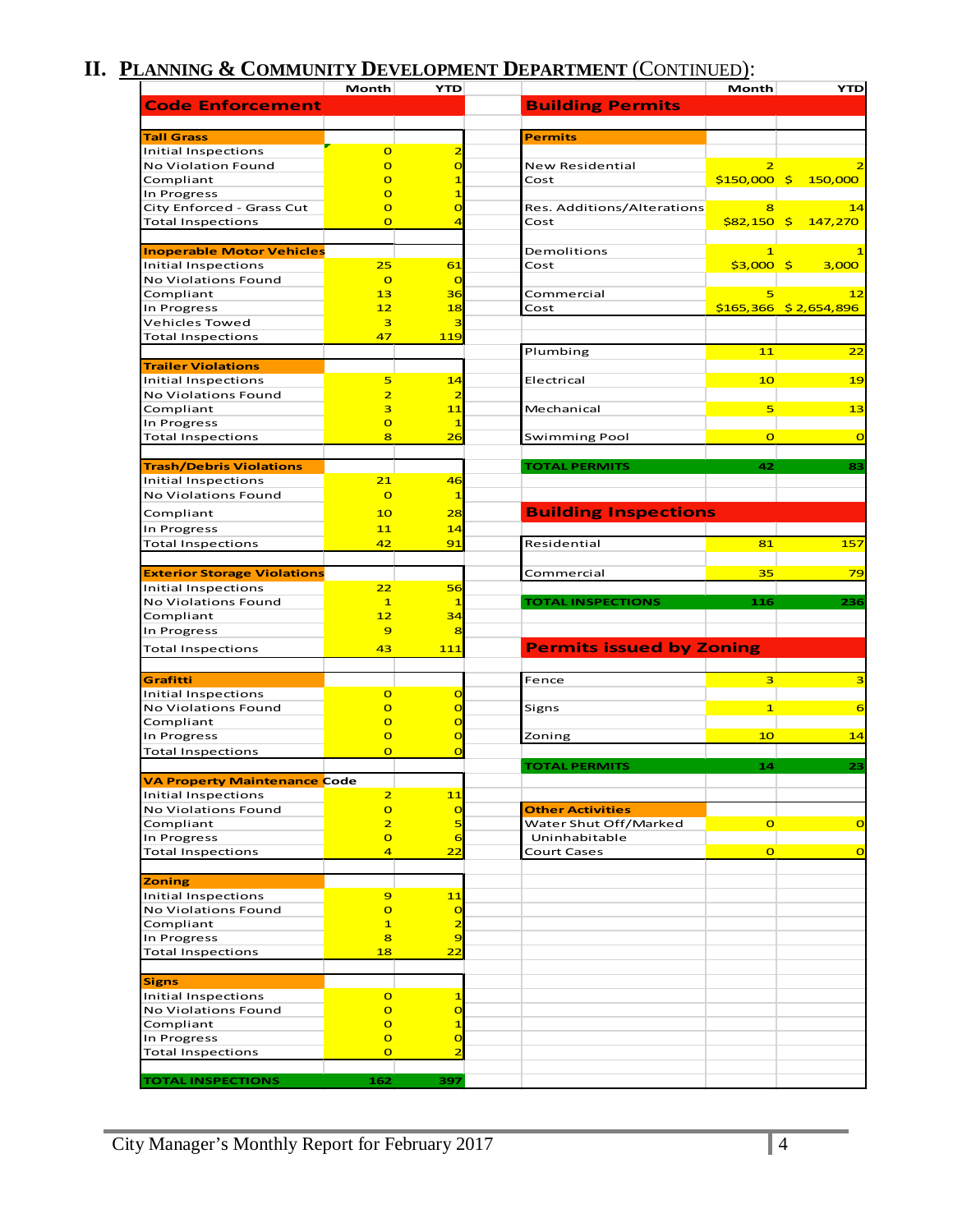# **III. ECONOMIC DEVELOPMENT DEPARTMENT:**

# **UNEMPLOYMENT for the past 12 months Colonial Heights City**



# **Labor Force, Employment and Unemployment in Colonial Heights**

The table below shows the monthly not seasonally adjusted Labor Force, Employment and Unemployment data for Colonial Heights city in December 2016 per Virginia Employment Commission.

| <b>Labor Force</b><br><b>Employed</b> |                                                                                                | <b>Unemployed</b>                | <b>Unemployment Rate</b> | <b>Preliminary</b>                                                                                       |    |
|---------------------------------------|------------------------------------------------------------------------------------------------|----------------------------------|--------------------------|----------------------------------------------------------------------------------------------------------|----|
| 8,936                                 |                                                                                                | 8,562                            | 374                      | 4.2                                                                                                      | No |
|                                       | *Chesterfield<br>*City of Hopewell<br><i><b>*Dinwiddie</b></i><br><i><b>*Prince George</b></i> | *City of Petersburg              |                          | 3.6 % unemployment<br>6.3% unemployment<br>7.1 % unemployment<br>4.4 % unemployment<br>4.5% unemployment |    |
|                                       | <b>Prospect Activity</b>                                                                       |                                  |                          |                                                                                                          |    |
|                                       |                                                                                                | Direct Requests for Information: |                          | 6                                                                                                        |    |
|                                       |                                                                                                | Sites/Bldgs. Submitted           |                          | 3                                                                                                        |    |
|                                       | <b>Active Projects</b>                                                                         |                                  |                          | 3                                                                                                        |    |
|                                       | <b>SBDC</b> Project                                                                            |                                  |                          | $2$ (ongoing)                                                                                            |    |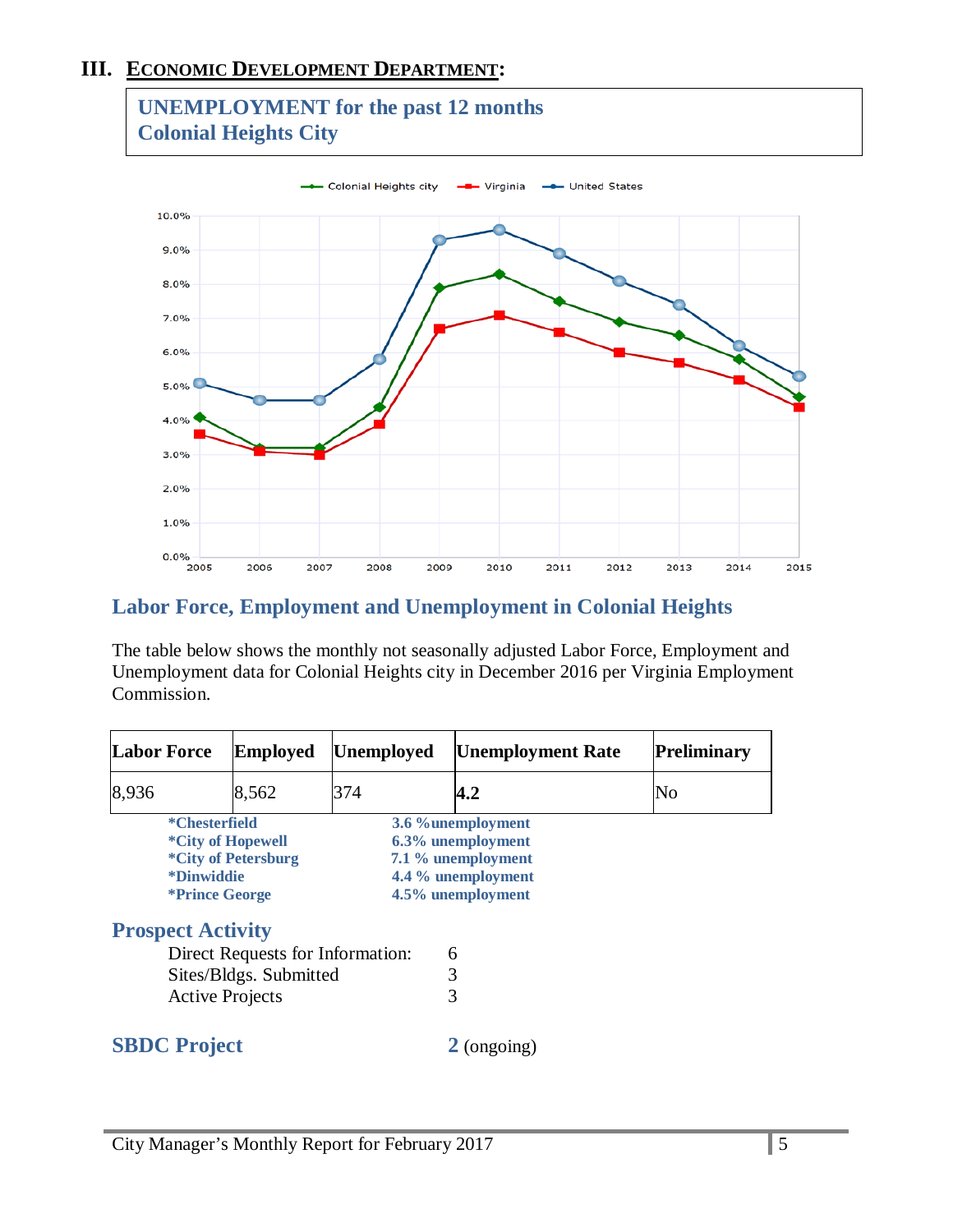# **IV. POLICE DEPARTMENT:**

- Our officers responded to 3,658 calls for service during the month of February, 2017. During the same month last year, we responded to 3,271 calls for service—a 12% increase. We had no reported robberies this month, and one (1) reported in February 2016— a 100% decrease. We had two (2) reports of aggravated assaults this February, with none reported during the month of February, 2016— a 200% increase. We had one (1) reported burglary in February, 2017, compared with eight (8) reported during the month of February, 2016—an 88% decrease. There were 87 Part I, or serious, crimes reported to the Colonial Heights Police Department in February, 2017. Sixty-seven (67) of those, or 77%, have been cleared. Specific percentages for the Part I crimes and arrests are available upon request.
- For the second consecutive month, our calls for service increased into double digits. We have also begun the transition of preparing for Captain Wayne Newsome's pending retirement. May 1, 2017, will be the end of an era. After 43 years of police service, Wayne has earned this and we are excited for him and his family. We will be planning a very nice send-off, so look for announcements in the coming months. Going out "on top" could not have gone any better for Captain Newsome and our staff, as we were formally recognized at City Council for attaining our reaccreditation from the Department of Criminal Justice Services.
- $\checkmark$  We continue our efforts to educate the public and did so via social media during the days leading up to the Super Bowl. Our efforts were to remind those drinking and driving to do so responsibly and to designate a sober driver. Unfortunately, we had a pedestrian who was fatally struck by a vehicle on Super Bowl evening. Alcohol was not a factor for the driver; however, it appears it was for the female victim who walked out into traffic. Our Major Accident Investigations Team was called out and worked the crash.
- $\checkmark$  Our community efforts continue in the City as our command staff put a bowling team together for an afternoon of laughs and fun. We participated in the Lions Club fundraiser with a one-day tournament. It is safe to say that we will be keeping our day jobs and not going on the bowling circuit anytime soon.
- $\checkmark$  We are excited to report that our Special Operations Unit is back, fully staffed and making a positive impact in our community. Sgt. Jason Chimera has been given the responsibility of overseeing this hard charging unit that will handle many quality of life issues in and around the city, with a lot of focus on our shopping areas.
- $\checkmark$  Our **Operations Division**, commanded by Capt. William Anspach, reported the following from his personnel. Some of the operational highlights are as follows:
	- Sr. Officer David Gallagher and Master Officer Greg Thinnes responded to Shuford Avenue and the Boulevard for a M.A.I.T. call-out involving a vehicle crash. A pedestrian, Denise Croft, was struck and killed as she crossed the roadway.
	- Master Officer Thinnes responded to Walmart for a shoplifting. The suspect fled the scene, but Officer Thinnes was in the area and observed the suspect vehicle on Roslyn Road. Officer Thinnes attempted to stop the vehicle, but the suspect refused to stop. Officer Thinnes located the suspect vehicle a short time later at Colonial Court and arrested two suspects as they attempted to walk away from the vehicle.
	- Sgt. Mike Foster was involved in a short vehicle pursuit into Chesterfield. Kenneth Myrick was taken into custody and found to be in need of medical services. There were no injuries or damage to property.
	- Officer P. J. Calhoun conducted a traffic stop at Dupuy and Braxton Avenues and was able to arrest a suspect for possession of marijuana and possession of a firearm by a convicted felon.
	- Officer Andrew Fontaine obtained warrants on a Chad Wright for strangulation and preventing someone from calling 911. Wright had been in an altercation with his girlfriend. During the argument, he cut his own throat, requiring medical attention.
	- Master Officer Kenny Bish responded to a report of a shoplifter leaving Macy's. Officer Bish located the suspect, who began running. Officer Bish pursued on foot, tackled and arrested the suspect. During the encounter, Officer Bish sustained an arm fracture as a result of the tackle and is out on extended leave. The suspect was later found to have multiple outstanding warrants from surrounding jurisdictions.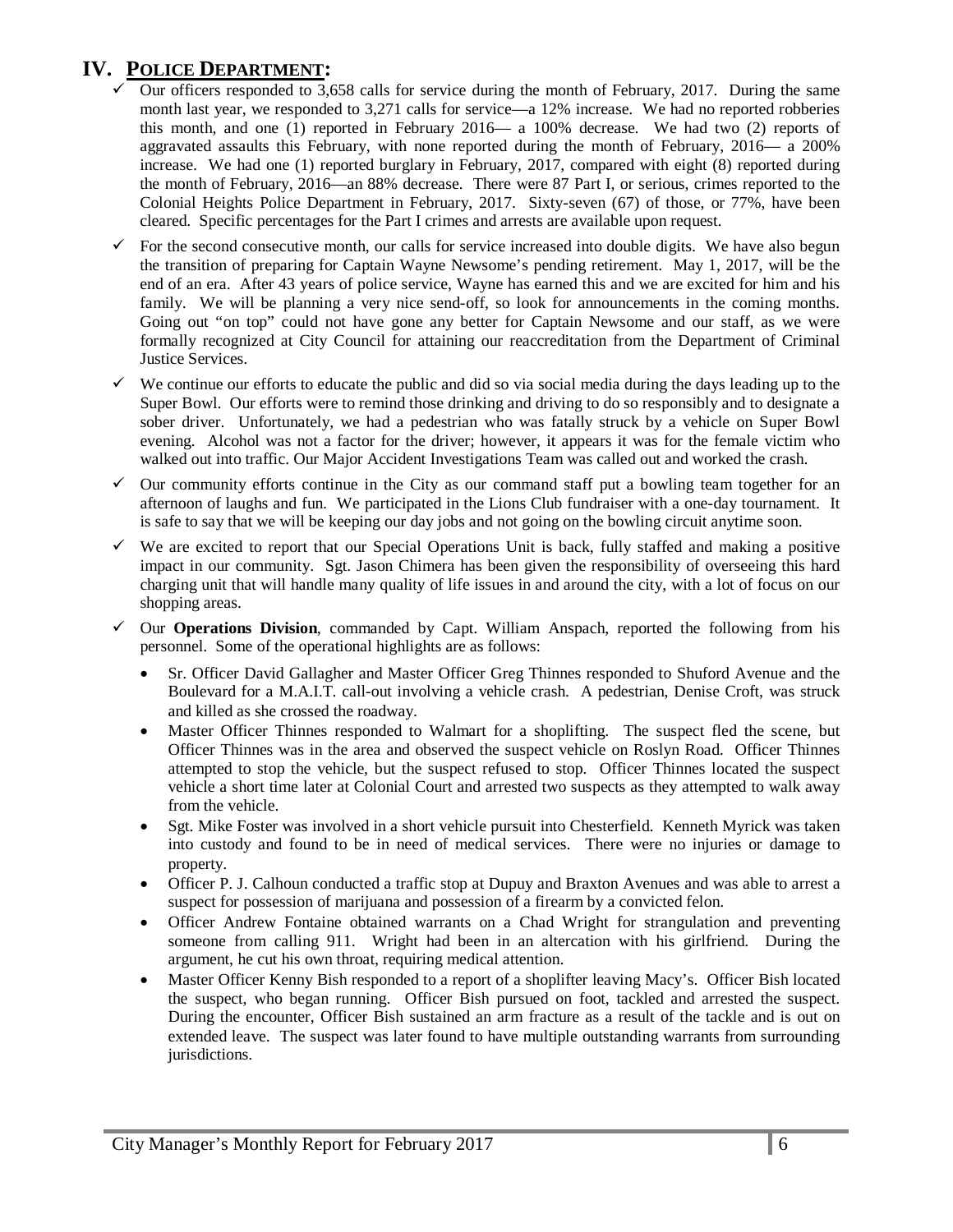# **IV. POLICE DEPARTMENT** (CONTINUED):

- B Squad assisted Virginia State University with the capture of fugitive Emmanuel Bass Taylor. Taylor had been arrested by VSU Police Department the day prior, but escaped custody. When located, Taylor was still wearing handcuffs.
- Sr. Officer Robbie Simmons was attempting to catch up with a vehicle speeding on Archer Avenue. The suspect vehicle crashed into a taxi cab at Archer and the Boulevard, and three suspects fled on foot. Officers were able to catch all suspects who had fled. Sr. Officer Simmons seized approximately seven pounds of marijuana and an AK-47 rifle.
- Career K-9 Officer Chris Wulff and K-9 *Rose* conducted a canine presentation for the children of Wesley Church Academy.
- Career K-9 Officer Eric Allen and K-9 *Blitz* conducted recertification training.
- Career Officer Allen and *Blitz* were utilized at two locations in Chesterfield on traffic stops.
- The **Law Enforcement Services Division**, commanded by Capt. Wayne Newsome, also reported his division as having a very productive month. Highlights from their reported activities are as follows:
	- A complete audit of the Property Room was completed by Captain Wayne Newsome, Captain Bill Anspach, Sergeant Renee Walters, and Senior Officer Kyle Sexton.
	- Sergeant Walters completed and submitted a grant application through Virginia Municipal League requesting the purchase of power flares.
	- Sergeant Walters organized and participated in a department photo shoot, the photos from which will be posted on the department's website. The photo included new vehicles and some members of the department. The photos were great and should be added to our City and Department website in the near future.
	- Senior Officer Kyle Sexton received the report for the quarterly report required for the Property Room inspection, and it was completed.
	- Sergeant Walters obtained a donated commercial-grade refrigeration unit from the Martin's Grocery Store closing. The cooler will be used for evidence requiring refrigerated storage in the Property Room.
	- Sergeant Walters and Senior Officer Sexton attended radio training for the new radios.
	- Senior Officer Sexton replenished crime prevention supplies, which included items shared at crime prevention events.
	- Sergeant Walters completed and submitted the DMV grant application for 2017-2018 funds.
	- Sergeant Walters requested a line item adjustment to the DMV grant, moving funds from an equipment purchase to usage in saturation patrols.
- Our **Investigations Division,** commanded by **Capt. Dann Ferguson**, reported a very busy month, with 17 new cases. Ten of those cases were cleared, which resulted in a 60% clearance rate. During the month, there was one (1) non-fatal heroin overdose—our second for the year. We are in preparation for a follow-up to the heroine summit. We processed 17 concealed weapon permit applications, one (1) massage therapist permit, and one (1) precious metals permit application for the month.
- $\checkmark$  Some of the division highlights include:
	- Master Detective Chris Harris participated in the NBC12 *Fugitive Friday* segment on February 17, 2017. Colonial Heights was the feature story, and we highlighted a case from November, 2016, that involved a fugitive who assaulted two police officers with a motor vehicle and struck an occupied civilian vehicle while trying to flee from the police. Based on this feature story, a citizen called the Chesterfield County/Colonial Heights Crime Solvers and provided an address where the fugitive was staying. This information was forwarded to the U. S. Marshal's Fugitive Task Force, and the fugitive was located and arrested. Ten outstanding warrants were served and the fugitive was incarcerated with no bond.
	- Master Detective Roger Santini investigated a case involving a credit card fraud that occurred at various businesses in the city. The suspect obtained over \$45,000.00 in merchandise. Master Detective Santini assisted Prince George County Police Department in executing a search warrant in the county where numerous pieces of evidence were located.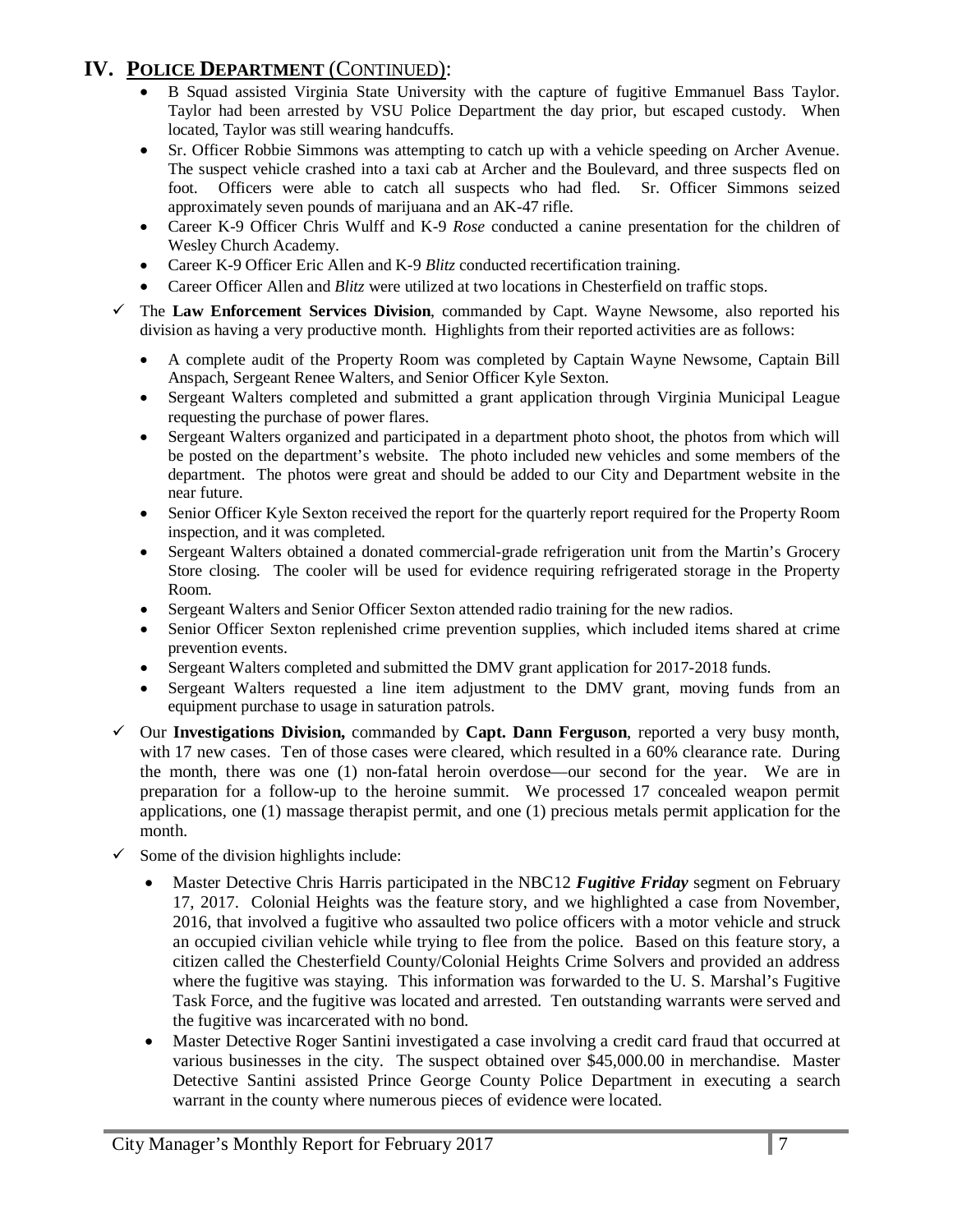# **IV. POLICE DEPARTMENT** (CONTINUED):

- Master Detective Thad Johnson is investigating a fraud case that was committed against a city resident. Detective Johnson is working with the FBI White Collar Crime Unit and has identified a suspect who is currently living in another state. This case has generated a lot of interest by the Feds and may have other ties to other countries.
- Master Detective Harris is also investigating a reported child porn case that was forwarded to us by the Bedford County, Virginia, Internet Crimes Task Force. Based on this report, a search warrant was obtained for a residential house in the city. Evidence was seized and forwarded to the Attorney General's Office for forensic examination.
- Sr. Detective Adam Brandeberry is investigating a residential breaking and entering. Detective Brandeberry identified a suspect and recovered evidence from a search warrant that he executed at another residence in the city. Warrants have been obtained; however, the suspect is currently a fugitive.
- Sr. Detective Brandeberry also cleared a sexual assault case against a juvenile victim from 2016. After a forensic interview was completed with the juvenile victim in February, Detective Brandeberry met with the suspect. A full confession was obtained from the suspect and he was arrested.
- Captain Dann Ferguson attended the Virginia Chiefs of Police Association Mid-Year Conference in Henrico County from February 20-21, 2017.
- Five public nuisance letters were issued to the following properties pertaining to the use of illegal drugs:
	- 107-H Clearfield Circle
	- **202 Ellerslie Avenue**
	- 321 Branders Bridge Road
	- 1811 Wakefield Avenue
	- 625 Conduit Road
- Our **Special Operations Unit**, supervised by **Sgt. Jason Chimera**, had a very busy and successful month. The unit attended several days of training at Crater Criminal Justice Academy and the VML office in Henrico. There were 10 new cases initiated—all but one were cleared by arrest. Additionally, SOU members executed eight (8) search warrants at various locations within the city, one of which was for Chesterfield County Police Department relating to a sexual assault investigation. They issued 14 traffic summonses, eight (8) written warnings, 17 verbal warnings, obtained 25 felony warrants and 14 misdemeanor warrants. Arrests made this month consisted of the following: 27 for narcotics, three (3) for felony child neglect, three (3) weapons violations, one (1) for perjury, two (2) for maintaining common nuisance, one (1) for false identification to law enforcement, one (1) for identity theft, and one (1) for counterfeit currency.
- $\checkmark$  Overall as an agency, we made 345 total arrests, worked 81 crashes, wrote 702 traffic citations, executed 1,188 traffic stops, affected 11 DUI arrests and 51 drug arrests, and issued 37 parking citations.
- **Officer [James] Brett Jennings** was selected as our *Employee of the Month* for January, 2017, for his outstanding performance. During the month of January, Officer Jennings executed two (2) arrests for cocaine possession and four (4) for possession of marijuana, one of which also contained an "intent to distribute" factor. He was able to remove three (3) handguns from the streets of our city as well. In addition to these drug arrests, Brett also issued 65 traffic summonses, and obtained 14 felony and 18 misdemeanor warrants.
- $\checkmark$  Officer Jennings is a proactive officer who is deserving of this recognition for his actions in keeping the citizens of Colonial Heights safe.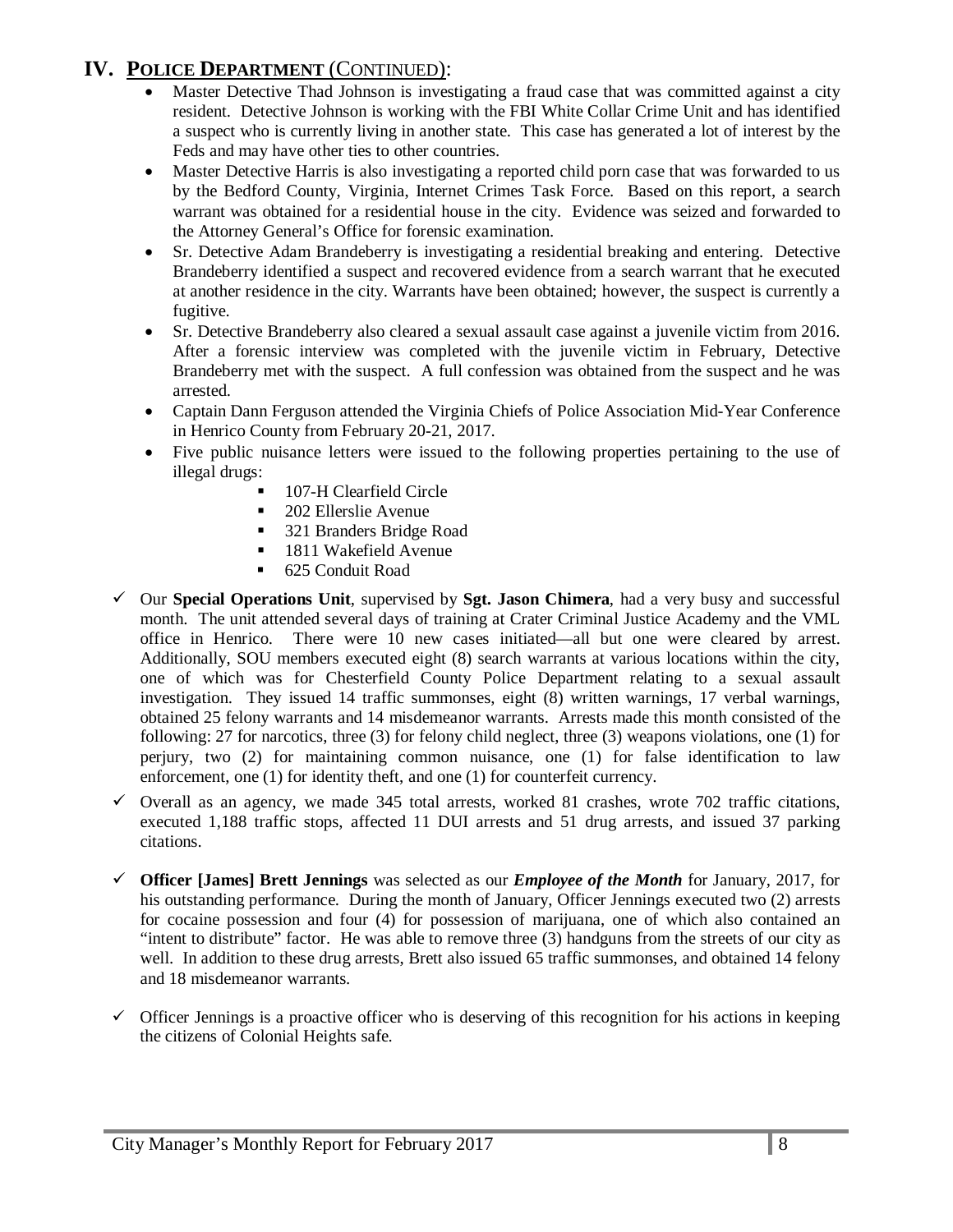# **V. FIRE & EMS DEPARTMENT:**



**Total Fire Type Incidents: 93 (Total Fire Loss \$11,050): Total Patients transported: 254 (Total EMS incidents 321)**

*Fire units arrived on scene in less than 9 minutes on 100% of emergency incidents. (Average response time 5:01 minutes)* 

*EMS units arrived on scene in less than 9 minutes on 96.3% of emergency incidents. (Average response time 5:18 minutes)*

| <b>Fire Division(number of incidents):</b>                                   |                |                                                      |                                 |                                     |              |  |
|------------------------------------------------------------------------------|----------------|------------------------------------------------------|---------------------------------|-------------------------------------|--------------|--|
| <b>Hazardous Situations</b><br>Service calls and false calls<br><b>Fires</b> |                |                                                      |                                 |                                     |              |  |
| Chimney Fire                                                                 |                | <b>Electrical Problem</b>                            |                                 | Good Intent Calls                   | 26           |  |
| Cooking Fire                                                                 |                | Power Line Down                                      | <b>Public Service</b><br>23     |                                     |              |  |
| Vehicle Fire                                                                 | 3              | False Alarm/False Call<br>Gasoline/combustible spill |                                 |                                     | 11           |  |
| <b>Brush Fire</b>                                                            |                | Natural gas leak                                     |                                 | Child Seat installation             | 6            |  |
| Dumpster Fire                                                                |                | <b>Other Hazardous Situations</b>                    | 2                               | Smoke detector installation         |              |  |
|                                                                              | Assist Invalid |                                                      |                                 | 23                                  |              |  |
| M/A First Responder EMS Chesterfield                                         |                | 5.                                                   |                                 | M/A received from Chesterfield Fire | $\mathbf{2}$ |  |
| M/A given to Petersburg Fire                                                 |                | 4                                                    | M/A received from Fort Lee Fire |                                     |              |  |
| M/A received from Petersburg Fire                                            |                |                                                      |                                 |                                     |              |  |

### **STAFFING**

|                                                                                                               |                                                                                                        |   | <b>Engine unstaffed</b><br>due to EMS call | <b>Engine left with 2 personnel</b><br>due to EMS call                                                      |                                                                           |
|---------------------------------------------------------------------------------------------------------------|--------------------------------------------------------------------------------------------------------|---|--------------------------------------------|-------------------------------------------------------------------------------------------------------------|---------------------------------------------------------------------------|
| <b>Station 1</b>                                                                                              | <b>Number of Incidents</b>                                                                             |   | 18                                         | 12                                                                                                          |                                                                           |
|                                                                                                               | <b>Total hours</b>                                                                                     |   | 21 hrs. 34 min.                            | 14 hrs. 14 min.                                                                                             |                                                                           |
| <b>Station 2</b>                                                                                              | <b>Number of Incidents</b>                                                                             |   | 19                                         | 16                                                                                                          |                                                                           |
|                                                                                                               | <b>Total hours</b>                                                                                     |   | 21 hrs. 24 min.                            | 16 hrs. 7 min.                                                                                              |                                                                           |
|                                                                                                               |                                                                                                        |   | <b>EMS Mutual aid</b>                      |                                                                                                             |                                                                           |
|                                                                                                               | M/A given to Petersburg EMS                                                                            | 6 |                                            | M/A received from Fort Lee EMS<br>M/A received from Chesterfield EMS<br>M/A received from Prince George EMS | 3                                                                         |
|                                                                                                               |                                                                                                        |   | <b>EMS Transports (by facility)</b>        |                                                                                                             |                                                                           |
| Chippenham Hospital<br><b>VCU Health Systems</b><br>Johnston Willis Hospital<br><b>St Mary Medical Center</b> | Southside Regional Medical Center<br>John Randolph Medical Center<br><b>St. Francis Medical Center</b> |   |                                            | 181<br>32<br>24<br>11<br>2<br>$\overline{2}$<br>2                                                           | 71.26%<br>12.60%<br>$9.44\%$<br>4.33%<br>$0.79\%$<br>$0.79\%$<br>$0.79\%$ |
| <b>Total:</b>                                                                                                 |                                                                                                        |   |                                            | 254                                                                                                         | 100%                                                                      |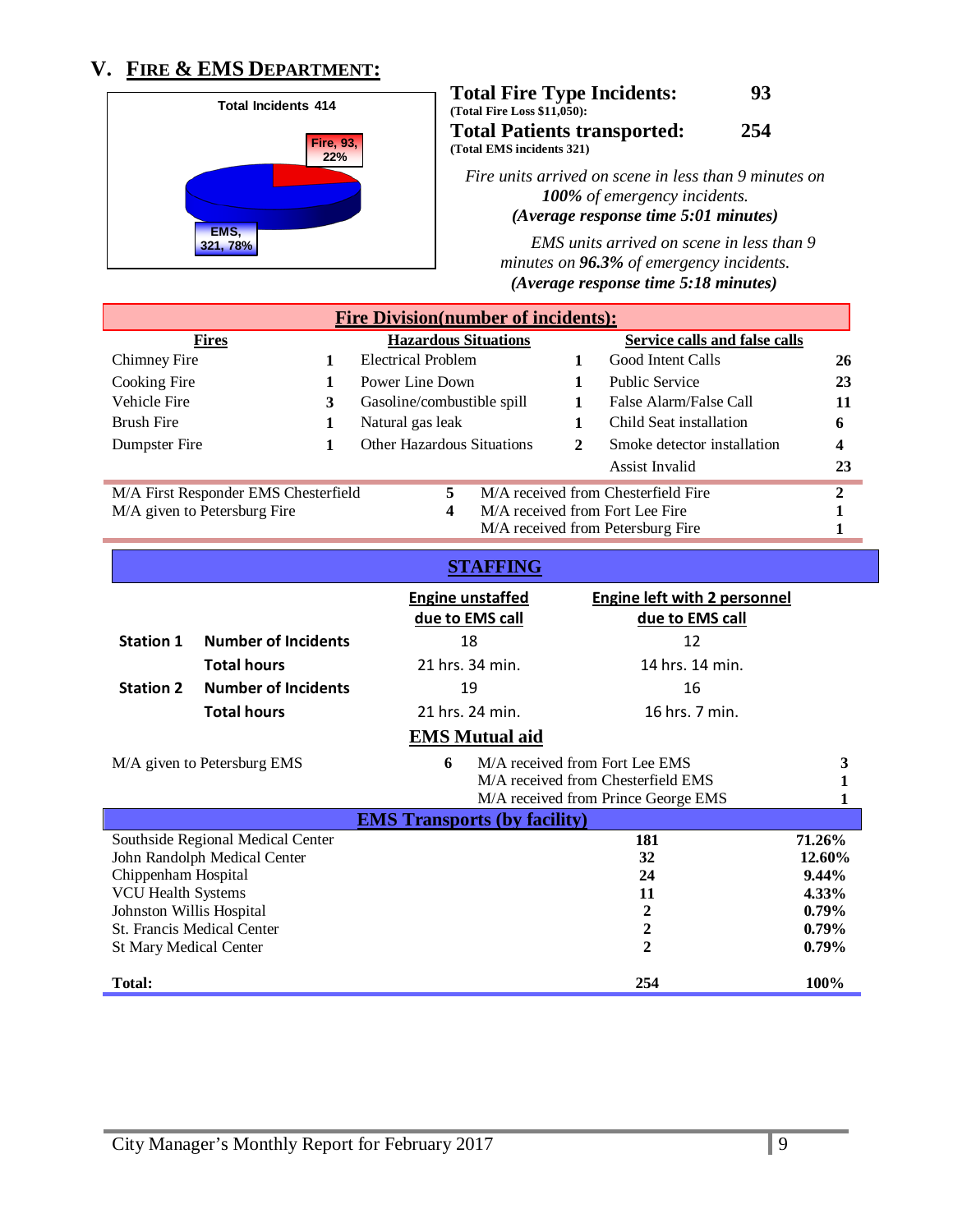## **VI. FINANCE DEPARTMENT:**

**Finance -** Checks processed: 1,034

No alarm citations were processed during February.

**Purchasing –** 161 total purchase orders were completed with 129 being processed by purchasing and 32 departmental purchases being reviewed as compared to 211 being completed for the same period in 2016. In addition, 96 check requests were prepared by departments which are not processed by Purchasing.

#### **Bids Issued/Opened during the month**:

• None

#### **Other Purchasing Activity:**

- Purchase order issued to replace burned out lights at City ballfields and tennis courts.
- Purchase order issued for reconditioning of youth football helmets to meet industry standards.
- Purchase order issued to Land Planning & Design for a gateway landscape improvements study for I 95/ Temple Avenue Roundabout interchange.
- Purchase order issued to O'Brien & Gere for the reconstruction design of the Hrouda Pump Station.
- Infield turf products were purchased, to get the ballfields ready for play.
- Purchase order issued for the sewer later replacement on Conduit Road.
- Continued work on the alarm system at the Violet Bank Museum; it was found that the motherboard to the alarm system has to be replaced.

#### **Risk Activity:**

- Ornamental light pole struck by a "hit and run driver"
- An individual, exiting I 95 South, struck a stop sign and pole at W. Roslyn and South Park Boulevard.
- A Public Works employee in route to set up a sign on the Boulevard, tried to cut through the drive through of a Wells Fargo bank on the Boulevard. The front of the truck made it fine, but the rear of the truck, which was carrying a large pipe, caused damage to the awning of the bank.
- A child was at the animal shelter, when the juvenile stuck her finger through the cage of a dog identified as "Roscoe". The dog bit the child on her right forefinger. This is the second time recently that this dog has bit someone. Warning signs are in place to not put fingers inside the cage.
- The City' Insurance renewal for the period of July 1 2017 June 30 2018, was completed during the month. The City received the renewal information on Feb 6 and verified and made corrections on all items being insured. The completed renewal package was sent back to VML Insurance on Feb 22.
- VML's Account Executive and their Safety Consultant came for a visit on Feb 15. A review of loss ratios by coverage shows that the City had done a very good job preventing losses over the last five years. The City's loss ratio is well under where they would like for us to be. The City has also participated in VML's safety grant fund. The City has received over \$18,000 on safety grant funds since 2004.

#### **Utility Billing:**

**Advertisements**

Bi-monthly Utility Bills Sent – 3,621 Delinquent Notices Sent – 752 or 21.1% with 143 cut off for nonpayment. No Set-off debt Collections received for February.

### **VII. HUMAN RESOURCES DEPARTMENT:**

The following information is a summary of activities for the Human Resources Department during the month of February 2017:

| $\mathbf{M}$ | Advertisements     |                                                     |
|--------------|--------------------|-----------------------------------------------------|
|              | <b>Department</b>  | <b>Position</b>                                     |
|              | Finance            | Director of Finance                                 |
|              | Fire & EMS         | Communications Supervisor (Promotional Opportunity) |
|              | Fire & EMS         | Telecommunicator                                    |
|              | Office on Youth    | Youth Specialist (Part-time)                        |
|              | Police             | Animal Control Aide (Part-time)                     |
|              | Recreation & Parks | Recreation Assistant (Part-time)                    |
|              | Recreation & Parks | Van Driver (Promotional Opportunity)                |
|              |                    |                                                     |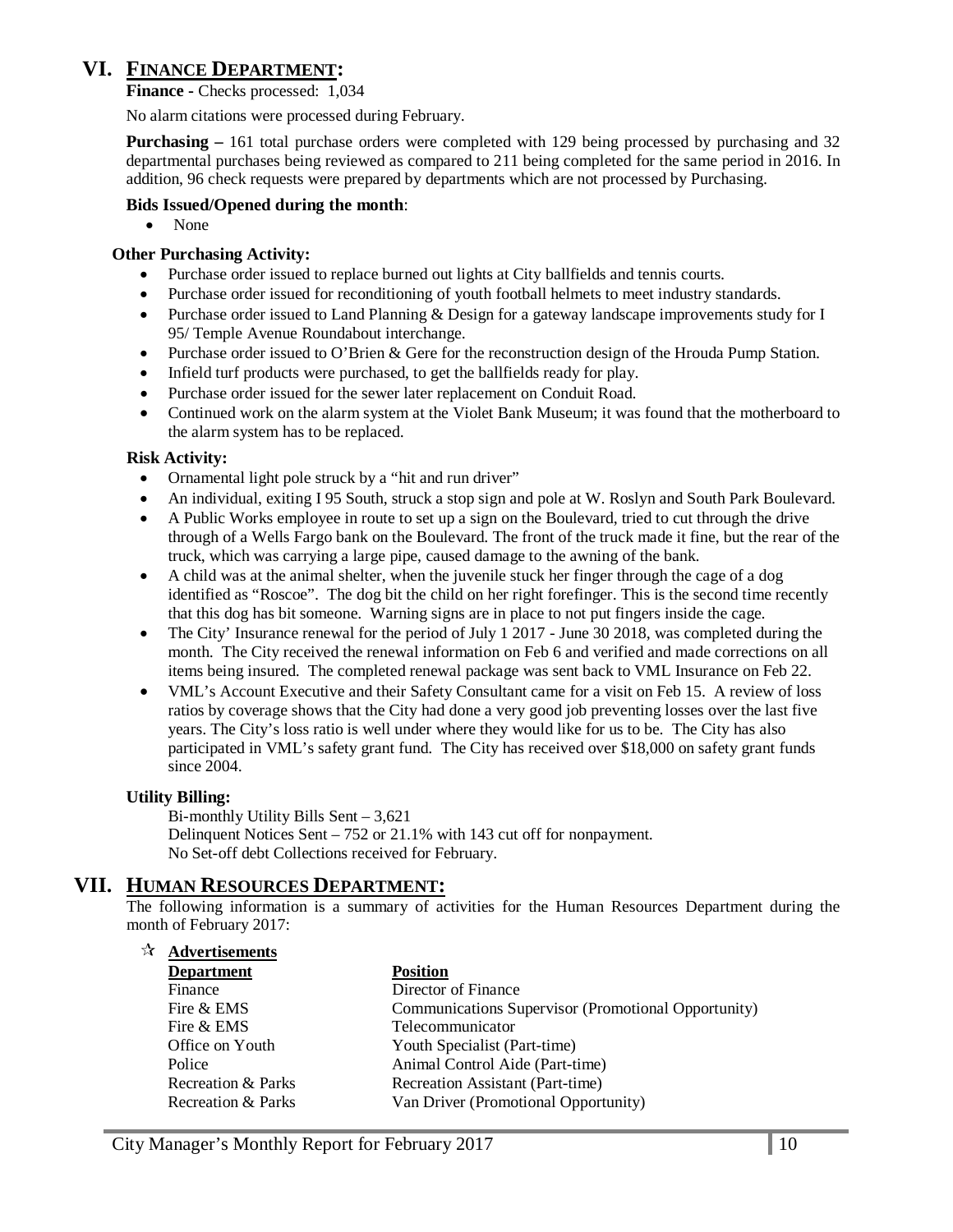# **VII. HUMAN RESOURCES DEPARTMENT** (CONTINUED)

#### **Applications & Testing**

|                                      | <b>Total Applications</b> | Total Hits on Job        |
|--------------------------------------|---------------------------|--------------------------|
| <b>Position</b>                      | Received                  | <b>Announcement Page</b> |
| Animal Control Aide (Part-time)      | 117                       | 1.548                    |
| Van Driver (Promotional Opportunity) |                           |                          |

#### **Training**

• Employees continue to complete required ICS and VML University training courses.

#### **Miscellaneous**

- A new employee orientation session was held in February 2017 for Andrew Hartman (Building Maintenance Technician).
- Attended a 2017 Legal Update Seminar to obtain information about recent changes and/or cases related to FLSA, ADA, FMLA, and EEOC.

#### **Worker's Compensation**

|  | The following workers' compensation report was filed during the month of February 2017: |  |
|--|-----------------------------------------------------------------------------------------|--|
|  |                                                                                         |  |

| $02/03/1$ <sup>-</sup><br>Laceration to left palm from broken stem of subject's glass smoking pipe.<br>Police | Date | Jenartment | Description of Injury |
|---------------------------------------------------------------------------------------------------------------|------|------------|-----------------------|
|                                                                                                               |      |            |                       |

### **VIII. INFORMATION TECHNOLOGY DEPARTMENT:**

 $\star$  The City's website, [www.colonialheightsva.gov,](http://www.colonialheightsva.gov/) had 53,570 page views in the month of February.

| Top fifteen sites visited after home page:                                                                                                                                                                                                                                                                                                                   | Top five countries after U.S.:                                                                                                                                                                                    |
|--------------------------------------------------------------------------------------------------------------------------------------------------------------------------------------------------------------------------------------------------------------------------------------------------------------------------------------------------------------|-------------------------------------------------------------------------------------------------------------------------------------------------------------------------------------------------------------------|
| 1. Library<br>2. Real Estate Records Search<br>3. Human Resources<br>4. City Employees Login<br>5. Animal Shelter<br>6. Recreation & Parks<br>7. Online Bill Pay<br>8. Police<br>9. Sports & Athletics<br>10. Our Government<br>11. Records & Property Tax Maps<br>12. Business License & Taxes<br>13. Recreation Programs<br>14. GIS & Maps<br>15. Assessor | $\blacksquare$ India<br>$\blacksquare$ Canada<br>Germany<br><b>ME</b> United Kingdom<br>Philippines<br>Top five regions after Virginia:<br>■ Illinois<br>Pennsylvania<br>New Jersey<br>Maryland<br>North Carolina |
|                                                                                                                                                                                                                                                                                                                                                              |                                                                                                                                                                                                                   |

- $\star$  Citizens submitted and city staff processed 218 service requests and questions through the "Report a Concern" module during the month of February. The City of Colonial Heights' Facebook Page now has 4,353 fans and the City's Twitter account has 919 followers.
- $\mathcal{R}$  Proactive Information Management completed 49.25 hours of IT service and maintenance for City departments this month. Proactive also set up and configured a new server for the Assessor's Office.

### **IX. LIBRARY:**

- $\approx$  The library staff circulated 17,465 titles in February.
- $\mathbf{\hat{x}}$  Three thousand, six hundred and forty-nine e-books circulated on Kindles. One hundred and sixty-four e-books and audios circulated on Hoopla, and 176 residents are now registered for this new service.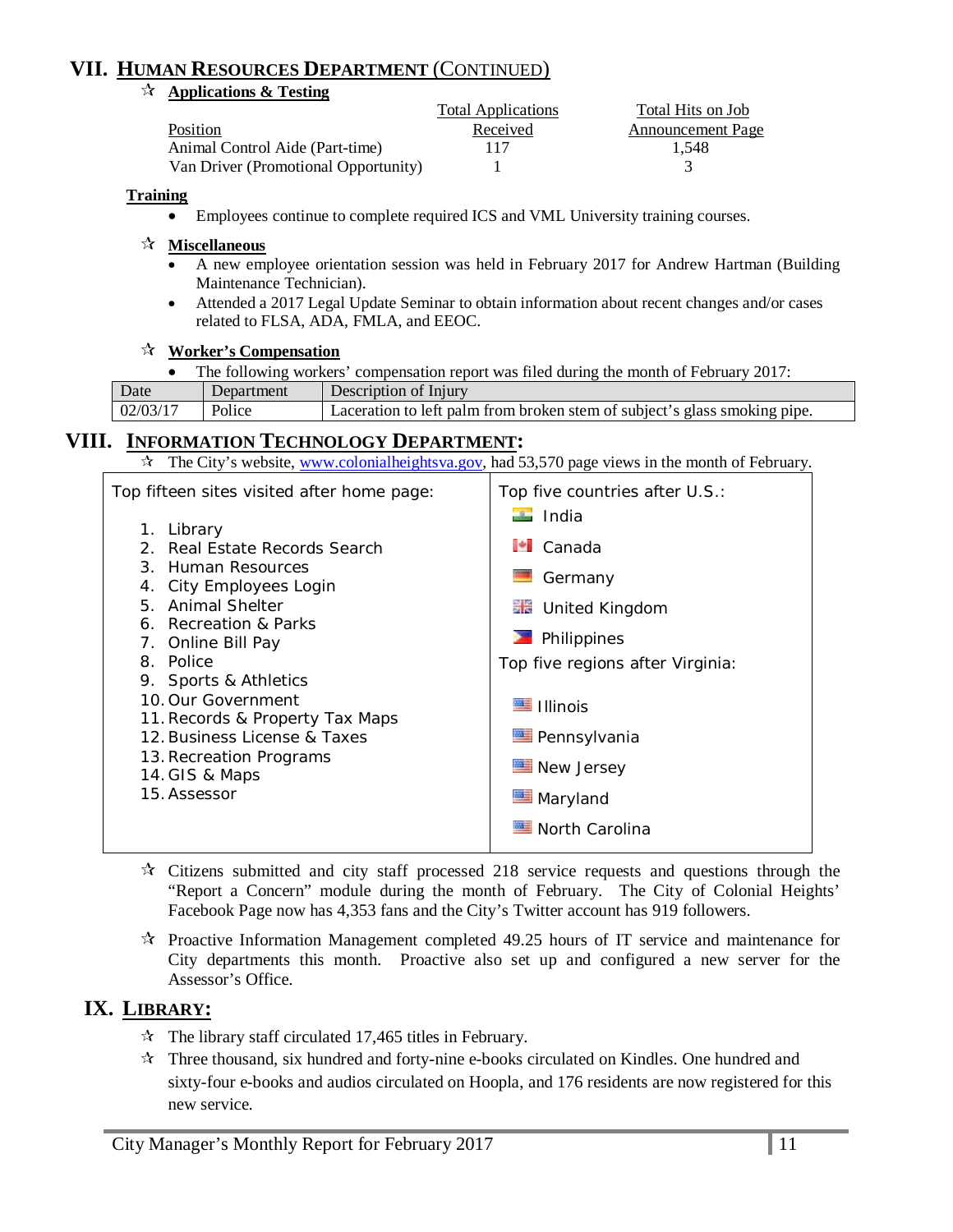# **IX. LIBRARY** (CONTINUED):

- $\approx$  The public computer center had 2,827 users, while the iPad center was used 159 times.
- $\star$  Two hundred and eighty-eight children participated in the Story Time program.
- $\hat{x}$  The library's meeting rooms were used by 117 groups.
- $\approx$  One hundred and twenty-one residents registered for new library cards, and an average 627 residents used the library each day.

# **X. RECREATION & PARKS DEPARTMENT:**

### **Recreation Division**

In the month of February, the Recreation Department continued our youth basketball program. The youth basketball league will finish by mid-March with playoffs starting the first week in March. Shepherd Stadium played host to six NCAA Division II Baseball teams over the last weekend in February. High School sports on our facilities also began the last week in February with games beginning the middle of March.

Recreation staff in conjunction with the City Manager's Office completed and mailed the spring edition of the City Focus. We are excited about the new offerings being provided and are currently preparing for our traditional programs to include youth baseball and softball, as well as our Summer Camps.

| Programs                             | 2017           | 2016  |
|--------------------------------------|----------------|-------|
| Youth Baseball (as of March1)        | 155            | 202   |
| Youth Softball (as of March1)        | 34             | 41    |
| Youth Basketball                     | 246            | 260   |
| Little Tikes Basketball (NEW)        | 18             | n/a   |
| Youth Open Gym Basketball            | 45             | 112   |
| Adult Open Gym Basketball            | 30             | 88    |
| Youth Wrestling                      | 24             | 20    |
| <b>Belly Dancing</b>                 | 6              | 8     |
| Karate                               | 20             | 15    |
| Fit Kid Club (NEW)                   | 7              | n/a   |
| Superhero Training Academy (NEW)     | 6              | n/a   |
| Junior Chef (NEW)                    | 14             | n/a   |
| <b>Facility Usage</b>                | 2017           | 2016  |
| Community Room Attendance            | 885            | 937   |
| Community Room Reservations          | 27             | 22    |
| Field Attendance                     | 1,500          | 1,560 |
| Field Rentals                        | 8              | 12    |
| Teen Center Attendance-CHHS Students | $\overline{2}$ | 3     |
| Teen Center Attendance-CHMS Students | 13             | 12    |

# **Parks, Horticulture, Buildings & Grounds**

- Replaced tennis court nets at high school and middle school.
- Built pitcher's mound in Shepherd Stadium.
- Repaired washed areas on warning track in Shepherd Stadium.
- Prepared Shepherd Stadium for college baseball play.
- Prepared Shepherd Stadium & Civic Field daily for high school practices.
- Painted soccer fields for high school practices.
- Installed outfield fence on baseball and softball fields at High School.
- Removed rails from pier at Ft Clifton Park. Damaged from vandalism.
- Installed fibar in playground at Floral M. Hill Park.
- Painted and installed new baseboard molding at Fire Station #2.
- Repaired cabinets in closet at Community building.
- Cut back fountain grasses at sites as needed.
- Cut back liriope at sites as needed.
- Cut back Pampas grass at sites as needed.
- Trimmed boxwoods at Courthouse.
- Mulched sites as needed.
- Spread pine needles as ground cover in beds at Library.

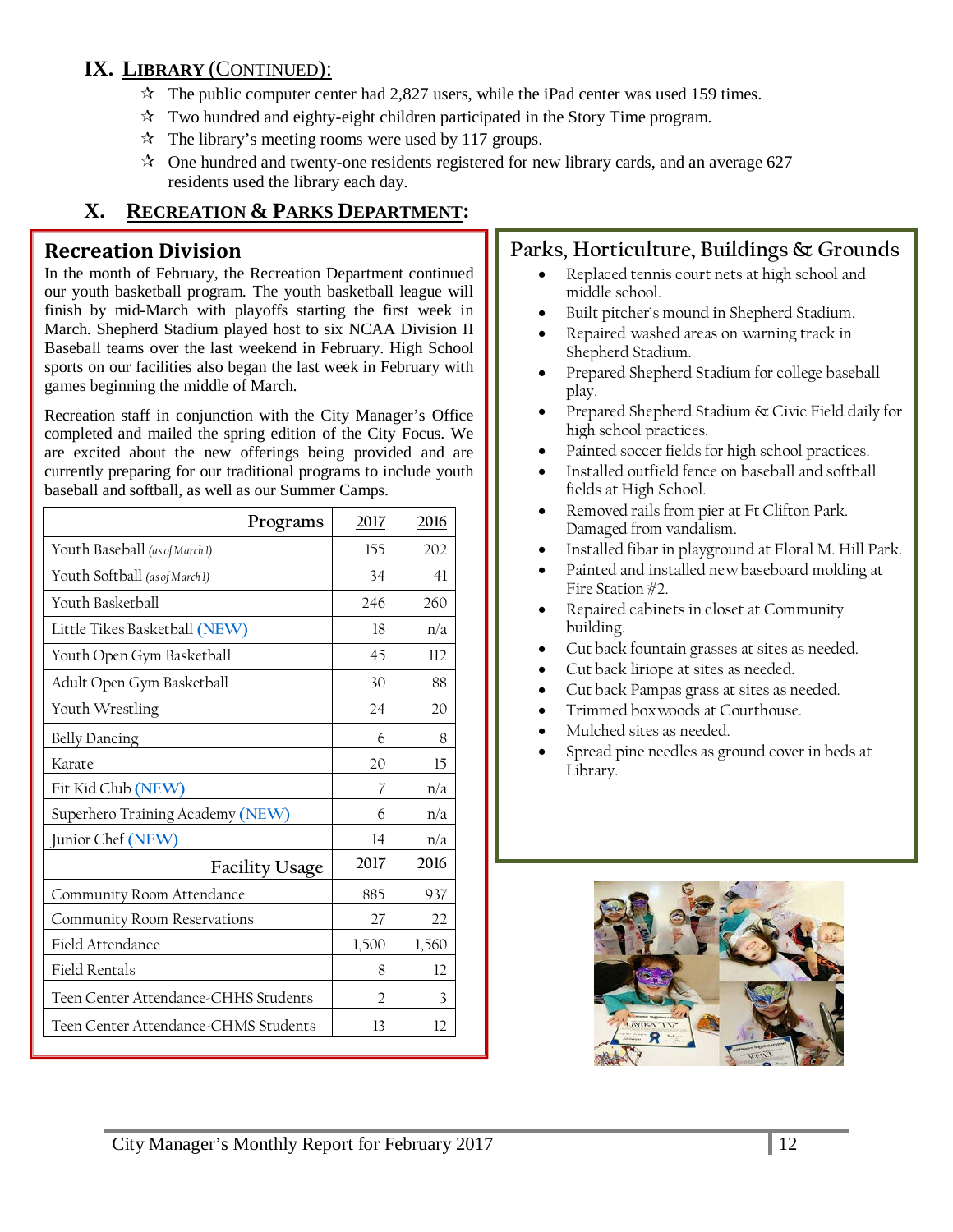# **X. RECREATION & PARKS DEPARTMENT** (CONTINUED)

### **Agency on Aging**

| Daily Activities                            | 2017 | 2016      |
|---------------------------------------------|------|-----------|
| Bingo in Center                             | 13   | 41        |
| Bowling                                     | 192  | 325       |
| <b>Bridge Party</b>                         | 40   | 52        |
| Bridge Tournament                           | 92   | 116       |
| <b>BUNCO</b>                                | 20   | 48        |
| Football Challenge                          | 57   | n/a       |
|                                             | 12   |           |
| Senior Club Board Meeting                   | 82   | n/a       |
| Senior Club Meeting<br>Senior Citizen Dance | 86   | 47        |
|                                             | 54   | n/a<br>14 |
| Sing A-Long<br>Valentine's Luncheon         |      | 60        |
|                                             | 72   |           |
| Awareness/Education                         | 2017 | 2016      |
| <b>Blood Pressure Check</b>                 | 35   | 20        |
| Diabetes Workshop                           | 21   | n/a       |
| Classes                                     | 2017 | 2016      |
| <b>Bob Ross Painting Video</b>              | 4    | n/a       |
| Bridge 101                                  | 19   | n/a       |
| Colorful Creation Open Paint                | 29   | 24        |
| Crochet & Knitting                          | 33   | 48        |
| Line Dancing Class                          | 73   | n/a       |
| Quilts for Vets                             | 9    | 32        |
| Sewing Class                                | 17   | 9         |
| Tap Class Intermediate                      | 59   | 33        |
| Tap Class Advance                           | 32   | 67        |
| Tech Savy                                   | 10   | 12        |
| Tile + Alcohol Ink                          | 8    | n/a       |
| Watercolor with Faye                        | 26   | 32        |
| <b>Fitness</b>                              | 2017 | 2016      |
| Interval Strength Training                  | 89   | n/a       |
| Muscles in Motion                           | 166  | 250       |
| Sit & Let's Get Fit                         | 218  | 222       |
| Strength & Stretch                          | 361  | 353       |
| Tai Chi                                     | 22   | 37        |
| Pickleball                                  | 62   | n/a       |
| <b>Water Aerobics</b>                       | 56   | 39        |
|                                             | 122  |           |
| Yoga                                        |      | 110       |
| <b>Trips</b>                                | 2017 | 2016      |
| Book of Mormon                              | 13   | n/a       |
| Civil War Musem Trip                        | 13   | n/a       |
| Health & Fitness Day at AmFam               | 9    | n/a       |
| HealthSouth                                 | n/a  | 4         |
| Quilters Trip                               | 10   | 9         |
| Riverside                                   | 25   | 24        |
| <b>VMFA</b>                                 | n/a  | 8         |
| Volunteer Hours                             | 8    | 0         |
| <b>TOTAL</b>                                | 2269 | 2036      |

| Meals                   | 2017     | 2016     |
|-------------------------|----------|----------|
| Home Delivery Meals     | 10       | 19       |
| Site Meals              | 25       | 78       |
| Transportation          | 2017     | 2016     |
| <b>Total Passengers</b> | 299      | 206      |
| <b>Total Trips</b>      | 375      | 403      |
| <b>Total Miles</b>      | 2492     | 2633     |
| Wheelchairs             | 9        | Н        |
| Volunteer Hours         |          |          |
| Donations               | \$138.60 | \$216.00 |
| New Riders              | 5        |          |



# **Violet Bank Museum**

|            | 2017 | 2016 |
|------------|------|------|
| Attendance | 138  | N/R  |

• Collections inventory and program development.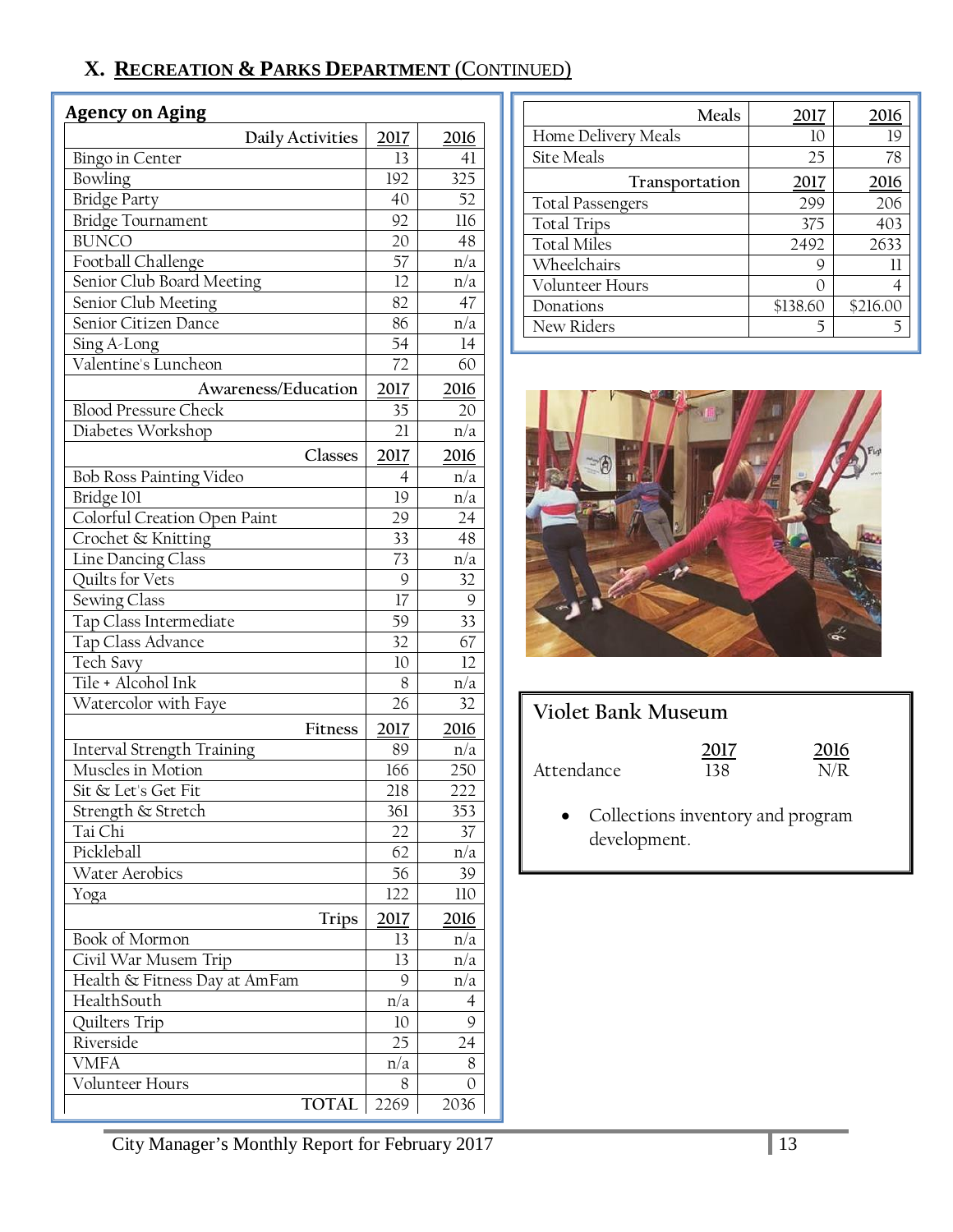# **XI. OFFICE ON YOUTH & HUMAN SERVICES:**

### **Youth Advisory Council Activities**

- 12 YAC Members and YAC Advisor Attended February Meeting
- Mailed 64 Valentines to veterans at McGuire VA Medical Center
- 20 YAC Members and YAC Advisor Participated in CHHS Volunteer-a-thon
- 4 YAC Officers and YAC Advisor Met for Planning Meeting

#### **Youth Service Commission**

• Did not met in February.

#### **Kids' After School Program**

- **KAP enrollment:** Tussing-21, North 19, Lakeview 11, CHMS 14
- **KAP Facts:** 11 staff; 1 VSU work study student, 4 VSU Interns, 22 volunteers (VSU), 8 CHHS, 28 Matoaca HS , 1 PGHS and 2 Liberty University.

#### **Substance Abuse Prevention Activities**

• 3 teens received Virginia ABC, VASAP, Drive Smart Virginia, Geico Insurance, MADD, AAA, State Police, Poison Control Center information at driver's licensing ceremony.

#### **Ongoing Monthly Meeting/Trainings**

- Kiwanis Meetings/Kiwanis Board Meeting/Terrific Kids
- Colonial Heights Food Pantry Board Meeting
- **Interagency Prevention Team**
- Colonial Heights School Board Meeting
- CHHS CADRE Coalition Meeting
- Juvenile and Domestic Violence Task Force Meeting
- "Social Media as a Recruiting Tool for Human Traffickers" Presented by Dede Wallace, HSI VA
- Family Assessment and Planning Team
- Smart Beginnings/School Readiness
- Southside Trauma Informed Care Network
- Virginia League of Human Service Officials
- Families First Advisory Board
- Positive Parenting Coalition
- Children's Policy and Management Team
- Southern Regional VJCCCA Training

#### **Diversion Program Participation**

• **Community Service**

4 youth completed 62 hours of Service Learning

- **Shoplifting Diversion**
	- 14 youth and a parent attended the Shoplifting Diversion Program
- **Active Parenting of Teens** No families currently enrolled in "Active Parenting"
- **Teen Life Skills** 5 youth currently enrolled in "Teen Life Skills"
- **Miscellaneous Youth Services (Non DJJ)** 0 youth completed 0 hours of Community Service
- $\checkmark$  Volunteers at Volunteer-a-thon made 6 no sew fleece blankets for CARES, made 456 t-shirt toys for dogs and cats, signed 91 cards for veterans at McGuire VA Medical Center, shared 28 Kindness Counts BINGO Cards, shared "Smile Tag" and "HOBY Hugs" with 27 students, shared [www.freerice.com](http://www.freerice.com/) information with 69 students
- $\checkmark$  Supported Special Olympics Polar Plunge event, assisted with Special Olympics Bowling